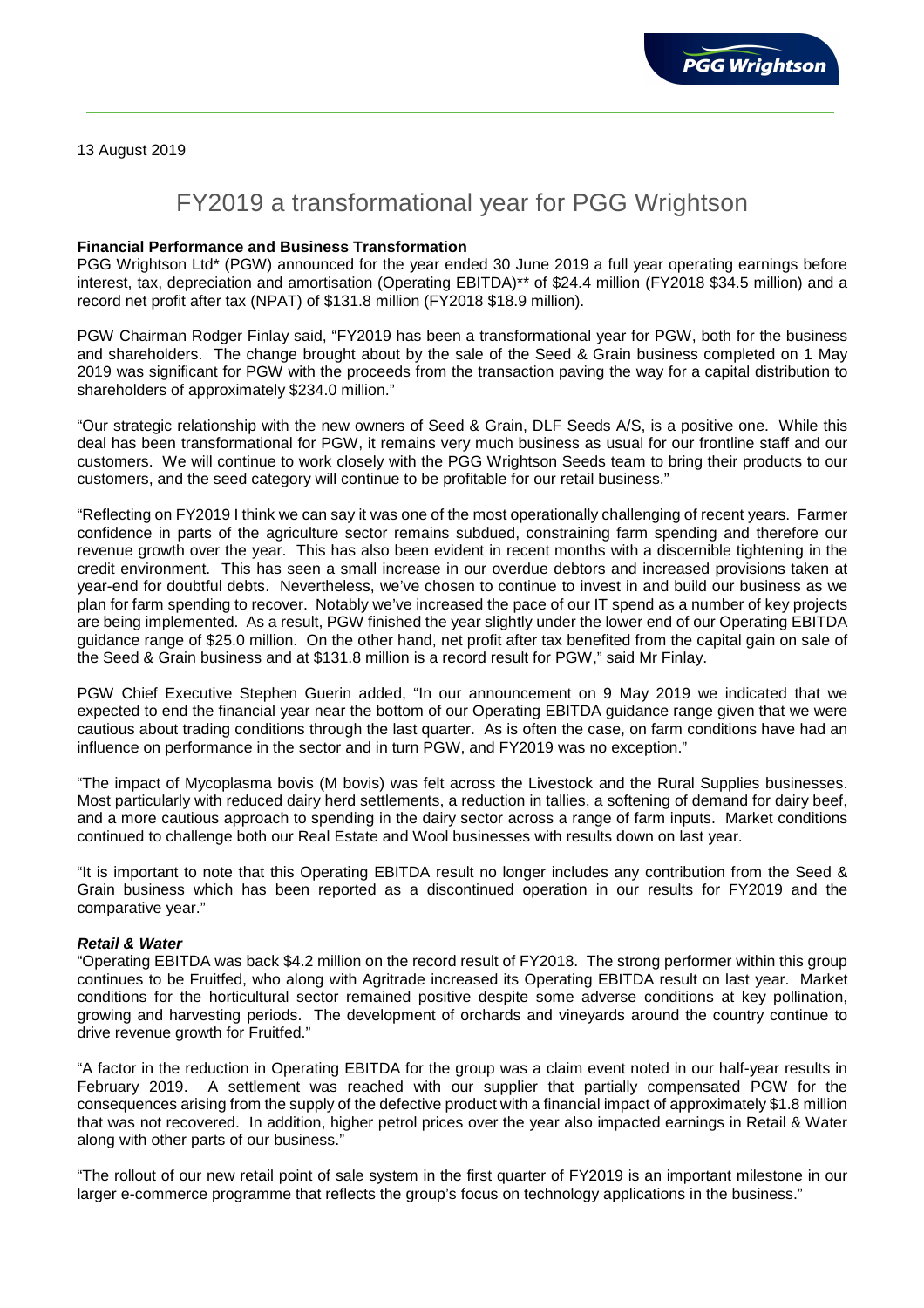# **Agency**

"Our Agency business incorporates the Livestock, Wool and Real Estate businesses, as well as our referral commissions for insurance and finance services. Trading for this group is weighted towards the second half of the financial year. Agency's Operating EBITDA was back \$4.7 million on last year with all businesses continuing to be impacted by the market conditions throughout FY2019."

"Livestock was down on earnings at the half year mark and did not recover to the extent expected over the second half despite strong sheep and beef commodity pricing and demand. The finishing of sheep and cattle was delayed, with many farmers holding onto stock through until the late-autumn and into the winter months. In addition, the effects of M bovis were felt across the sector and impacted dairy herd settlements and farmers trading dairy beef."

"Innovation remains a focus for the Livestock team with a major project coming to fruition during the year. PGW's new online livestock trading channel, bidr®, was delivered to market during the last quarter of FY2019. In addition, digital tools for our highly mobile Livestock team were delivered to keep agents up to date with the latest market intelligence."

# **Cash Flow and Debt**

"Total group cash flows were \$199.6 million which predominantly relates to the cash received for the sale of Seed & Grain, leaving us with a cash balance of \$210.5 million by 30 June 2019.

"Net cash flow (including the Seed & Grain business) from operating activities was a \$49.0 million outflow. This results from investments in working capital including investment in Go livestock products of \$8.3 million. In addition, lump sum funding payments of approximately \$10.3 million were made to the group's Defined Benefit Pension Scheme (Plan) to bring the Plan into actuarial equilibrium in June 2019."

"PGW negotiated and entered into new bank facilities in July 2019 providing for core facilities of up to \$50.0 million and a working capital facility of up to \$70.0 million. It is pleasing to note that very competitive terms have been struck for these banking arrangements and this further underscores the confidence in the fundamentals of the business and PGW's future."

#### **Corporate Structure Review**

"Following the divestment of the Seed & Grain business in May, the PGW Board commenced a review of the corporate service model for the business. Outcomes from the review are now being implemented in a staged manner as we recalibrate our corporate structure to capture efficiencies while also configuring our back office to best serve our customers and our re-sized operation. We expect to see the benefit of cost savings flow through progressively with savings in excess of \$2.5 million expected in FY2020," said Mr Guerin.

#### **Outlook and Dividend Declaration**

Mr Finlay continued, "as noted earlier, with the transformational change that PGW has undergone over the last 12 months, we believe that we are positioned well for the current financial year and beyond. But with only six weeks of trading to date it is too soon yet to get a sense for trading performance in the first half of FY2020."

"The impact of M bovis on dairy and beef and uncertainty regarding regulatory change affecting agriculture is impacting confidence levels in the rural sector. We are seeing a more cautious approach to investment and expenditure from our customers."

"With continued strong global demand for protein, and as livestock farmers and the wider industry gain a better understanding and increased confidence in the management of M bovis, we believe we will see the positive effect of those factors flow through into improved trading. We are also buoyed by the ongoing confidence in the horticulture sector and we anticipate that the Fruitfed business will continue to go from strength to strength as this sector grows."

"Whilst it is too soon to provide firm guidance about expectations for FY2020, the Board considers that post implementation of the corporate restructuring, and assuming a more normal trading year and continuing confidence in commodity prices, we expect to see PGW achieving Operating EBITDA in excess of \$30.0 million (before adjusting for the impact from the new accounting standard for leases: IFRS16)."

"Based on this confidence, the Board has declared a fully imputed dividend of 7.5 cents per share, which will be paid on 2 October 2019. This will effectively bring the total fully imputed dividends paid for the year to 15.0 cents per share on a post share consolidation basis."